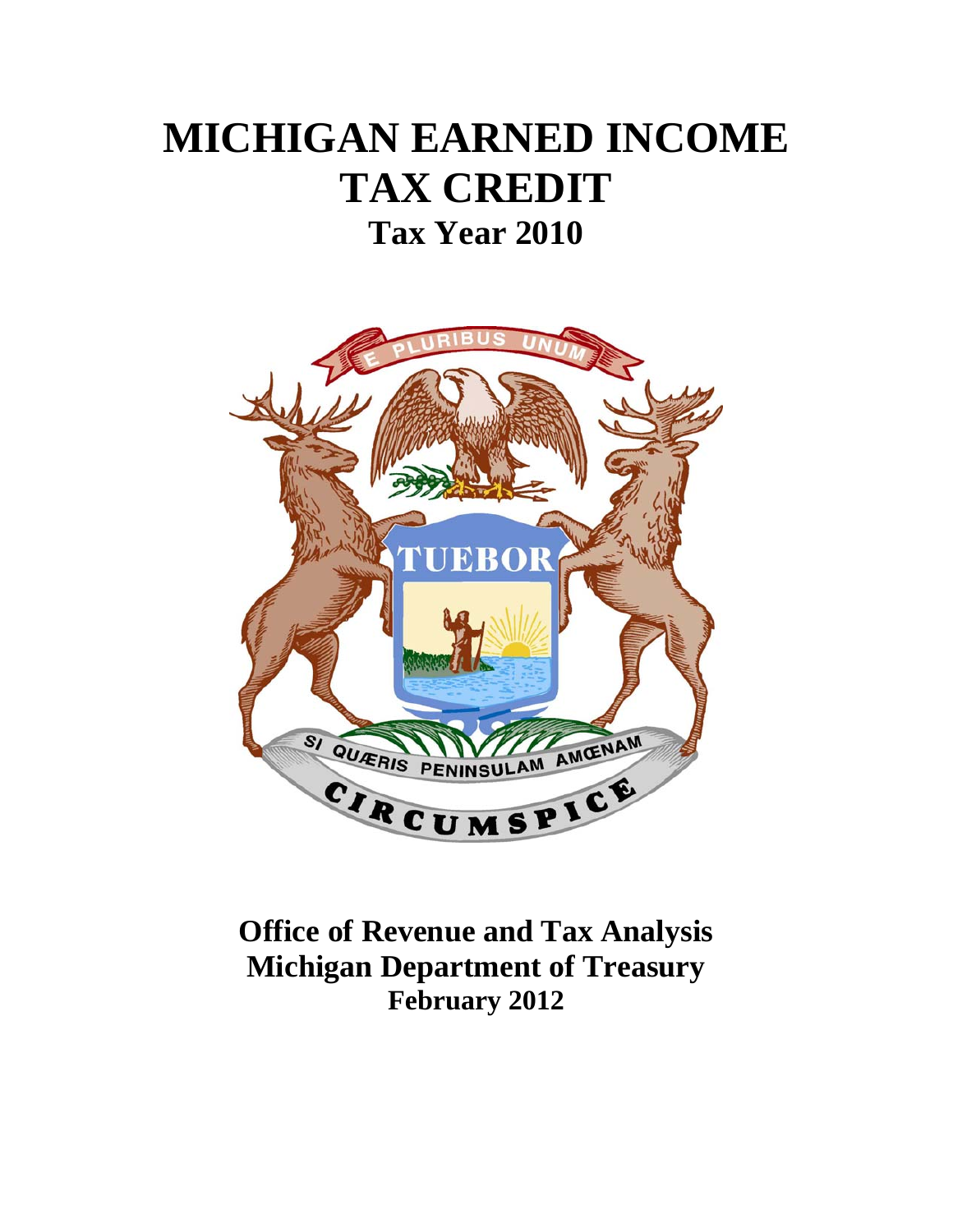### **MICHIGAN EARNED INCOME TAX CREDIT**

**Tax Year 2010** 

Office of Revenue and Tax Analysis Michigan Department of Treasury February 2012

#### **Acknowledgments**

Scott Darragh prepared this statistical update under the direction of Howard Heideman, Director of the Tax Analysis Division, Office of Revenue and Tax Analysis, Michigan Department of Treasury.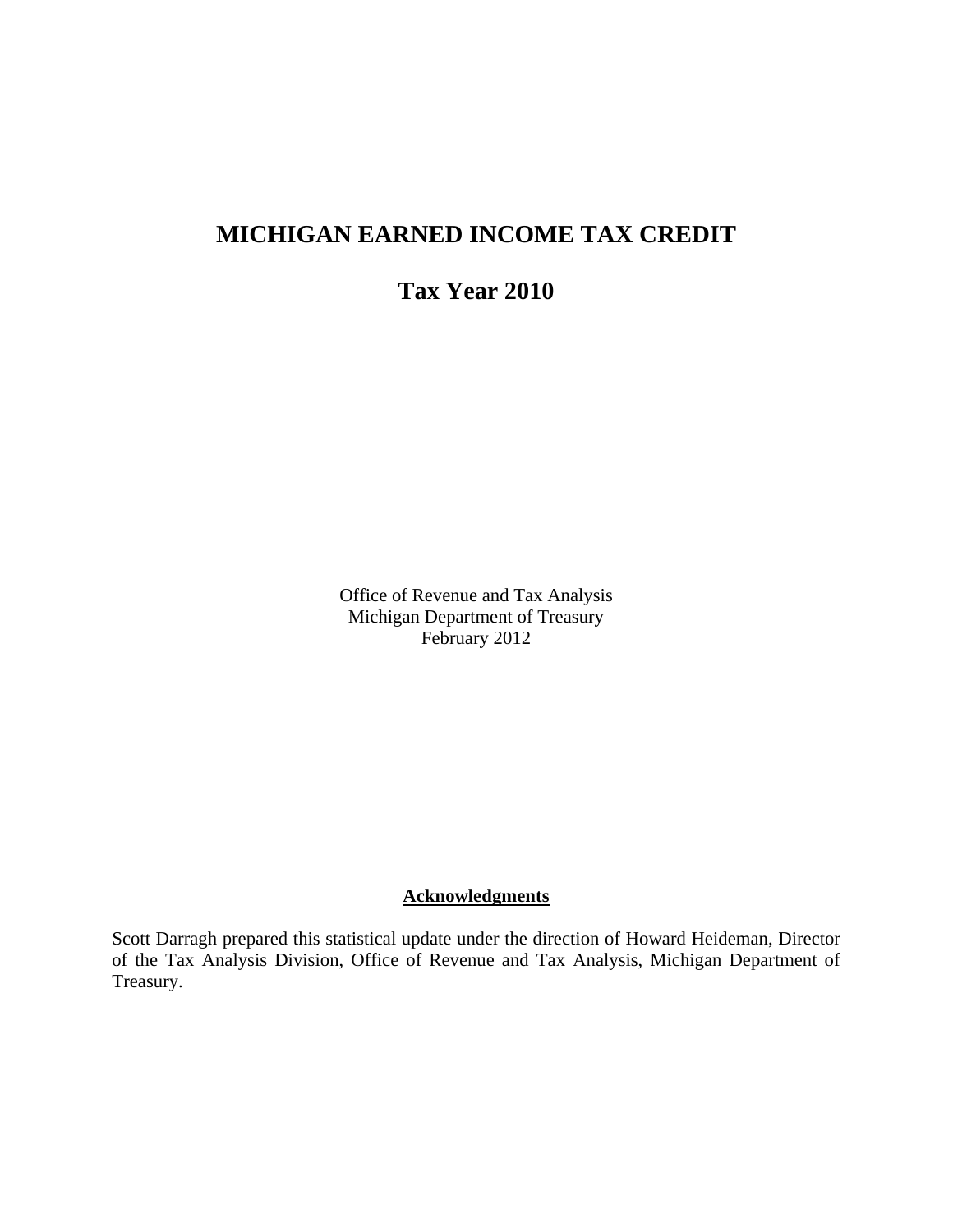#### **Introduction**

Public Act 372 of 2006 created the Michigan earned income tax credit (EITC). For the 2008 tax year, an eligible taxpayer could claim a credit against the Michigan income tax equal to 10 percent of the federal earned income tax credit for which the taxpayer is eligible. By using the federal eligibility standards for the Michigan credit the credit "piggy-backs" on the federal credit. Beginning with the 2009 tax year, the Michigan credit increased to 20 percent of the federal credit. If the Michigan EITC exceeds the taxpayer's income tax for the year the excess credit is paid as a tax refund.

The purpose of this report is to present statistical data on the Michigan EITC for 2010, the third year the credit was available and the second tax year with the higher piggy-back rate of 20 percent. The data presented here are based on approximately 783,360 tax returns that claimed and received an EITC for 2010. In addition, returns with a 2010 EITC were matched with the taxpayer's 2009 return, when available. The match was done for taxpayers who also claimed a 2009 EITC, and for all 2009 filers. The matched returns allow for a comparison of a recipient's income from one year to the next.

#### **Background on the Federal EITC**

The federal EITC was established in 1975 as a way to offset the impact of the Social Security tax on low-income, working families. After several expansions, the EITC is now the largest cash benefit program in the country. More than 19 percent of all tax returns filed nationally claimed an EITC for 2009, the latest year for which complete data are available. In Michigan, 18.4 percent of all returns filed claim a federal EITC. The federal EITC for tax years 2009 through 2012 was increased for some married couples and for taxpayers with three or more qualifying children. For 2010, the credit may be as large as \$5,666 for a family with three or more qualifying children.

The EITC has three distinct ranges, depending upon an eligible taxpayer's income. Charts 1 and 2 depict the 2010 EITC for unmarried filers and couples filing a joint return, respectively. Income, for purposes of the EITC, means either the taxpayer's adjusted gross income or earned income from wages, salaries, or business income, whichever produces the smallest credit. The EITC initially rises with additional earned income, effectively acting as a subsidy for work. The subsidy rates are 7.65 percent for recipients without qualifying children, 34 percent for recipients with one qualifying child, 40 percent for recipients with two qualifying children, and 45 percent for recipients with three or more qualifying children. The income subsidy range ends at \$5,980 for recipients without qualifying children, resulting in a maximum credit of \$457 for 2010. For recipients with one qualifying child, the subsidy range ends at \$8,970 resulting in a maximum credit of \$3,050. For recipients with two and three or more qualifying children, the subsidy range ends at \$12,590 resulting in maximum credits of \$5,036 and \$5,666, respectively.

The second range is often referred to as the cash-grant range, since the EITC amount is unchanged even if a recipient's income changes within the range. The cash-grant range is between \$5,980 and \$7,480 for recipients without qualifying children who are not married and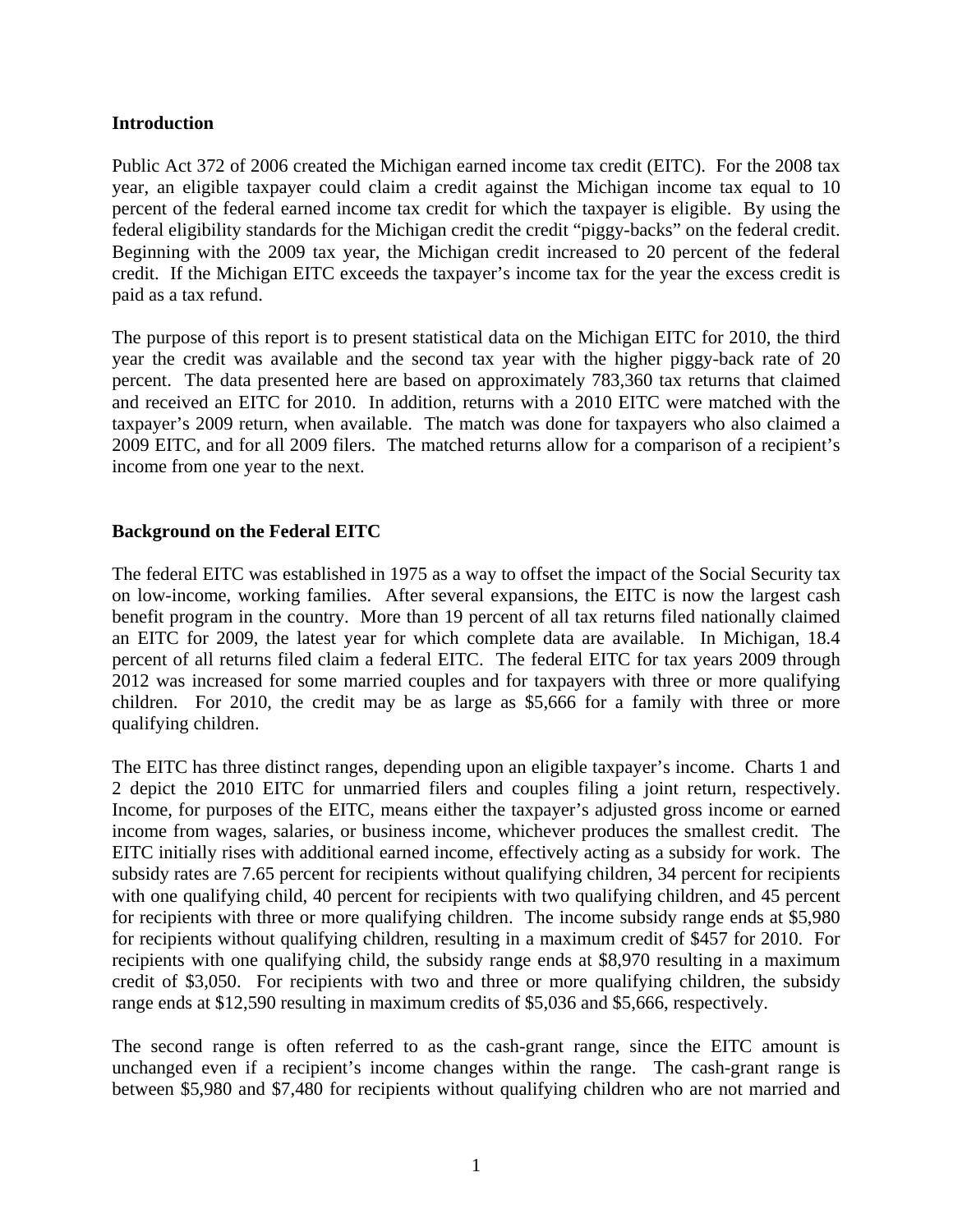filing a joint return, between \$8,970 and \$16,450 for recipients with one qualifying child and not filing a joint return, and between \$12,590 and \$16,450 for recipients with two and three or more qualifying children and not filing a joint return. In order to reduce the marriage penalties associated with the EITC, the cash-grant range for 2010 is extended by \$5,010 for all recipients who are married and filing a joint return.

The EITC is phased out in the third range, so additional income will result in a smaller EITC amount. The phase out range effectively taxes additional earned income by reducing the credit as the recipient's income rises. For recipients without qualifying children, the credit is reduced by 7.65 percent of any income over \$7,470, and the credit is eliminated for incomes over \$13,460 for taxpayers whose filing status is single or head of household. The phase out range begins at \$12,490 and is completed at \$18,470 for those filing a joint return without qualifying children. For unmarried recipients with one qualifying child, the phase out begins at \$16,450 and is complete at \$35,535. As a result, the credit is reduced by approximately 16 percent of any income above \$16,450. The phase out range begins at \$21,460 and is completed at \$40,545 for those with one qualifying child who file a joint return. For unmarried recipients with two qualifying children and those with three or more qualifying children, the phase out begins at \$16,450. For recipients with two qualifying children the phase out is complete at \$40,363, while the phase out is complete at \$43,352 for recipients with three or more qualifying children. As a result, the credit is reduced by approximately 21 percent of any income above \$16,450. The phase out range begins at \$21,460 and is completed at \$45,373 for those joint filers with two qualifying children, and at \$48,362 for joint filers with three or more qualifying children.

#### **2010 Michigan EITC**

For tax year 2010, more than 783,000 taxpayers received the Michigan EITC. More than \$340.8 million in total credits were claimed, with the average credit equal to \$435. The average taxpayer claiming an EITC had a federal adjusted gross income (AGI) equal to \$16,911, \$17,488 for those with AGI greater than zero. For the approximately 776,500 EITC recipients with AGI greater than zero, the Michigan EITC averaged approximately 2.5 percent of AGI. For more than 216,700 taxpayers, the Michigan EITC represented more than 5 percent of AGI.

Table 1 reports 2010 EITC recipients by AGI. The heaviest concentration of EITC returns occurs between \$5,000 and \$15,000 in AGI, with 40 percent of all EITC returns reporting an AGI in this range. The average credit is highest for recipients between \$15,000 and \$20,000, with the average credit for this group equal to \$706 for 2010. This income group is dominated by taxpayers with qualifying children and the unmarried taxpayers with qualifying children are beginning the phase out range once income reaches \$16,450.

Approximately 70 percent of Michigan EITC recipients also claim an income tax exemption for at least one child aged 18 or under. Michigan does not separately collect the federal information on qualifying children, so a good substitute for information on qualifying children for EITC purposes is the number of child exemptions reported by the taxpayer. Table 2 shows the distribution of the Michigan EITC by the number of child exemptions reported. Approximately 30 percent of the credits are claimed by taxpayers who do not claim a child exemption, but these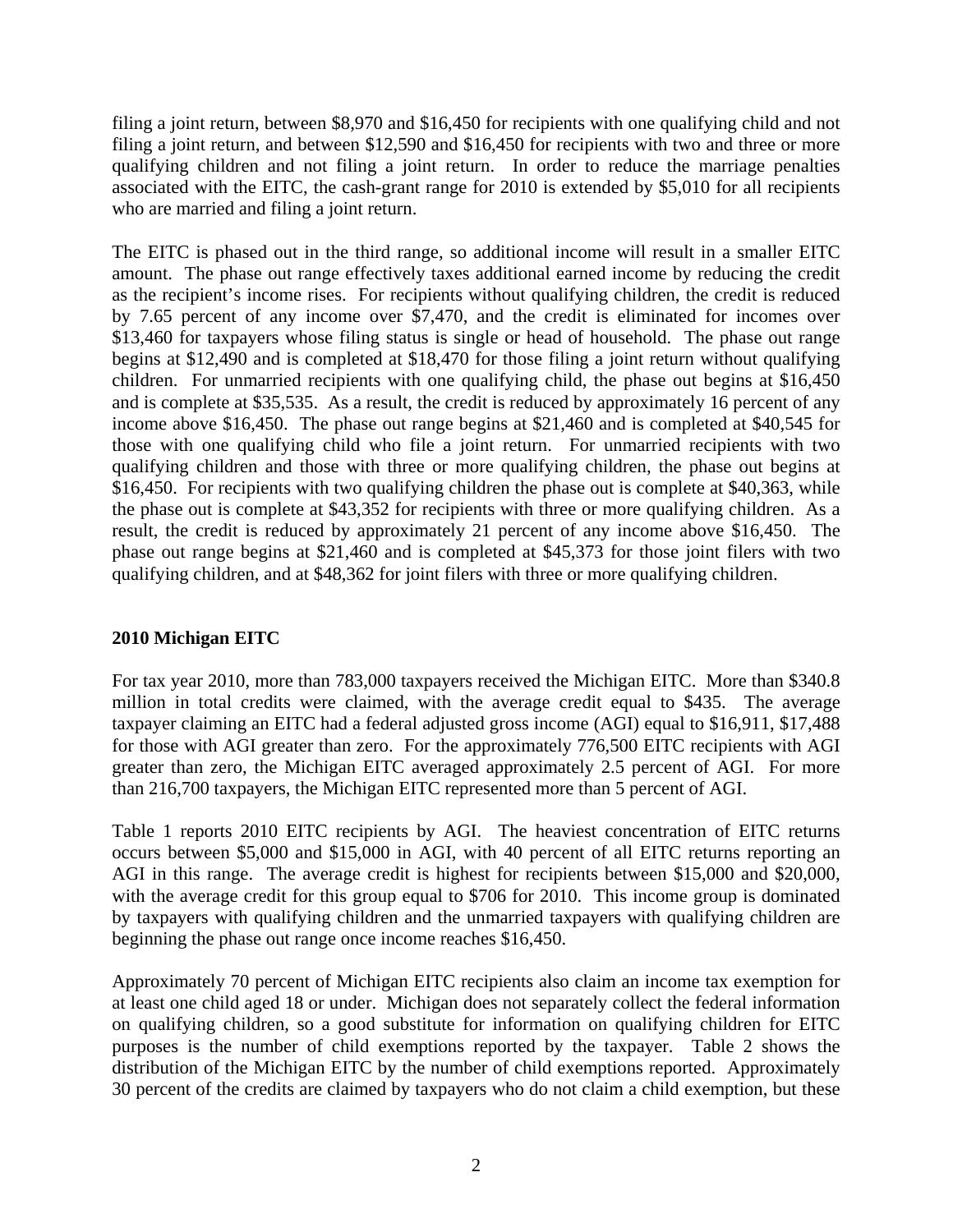credits are small and reflect the smaller federal credit for those without a qualifying child. The average credit for taxpayers who do not claim a child exemption is \$126, less than 30 percent of the overall average credit. The average credit for those claiming two or more child exemptions is \$888.

The vast majority of EITC recipients are unmarried, with more than 70 percent reporting single as their filing status. Table 3 shows the distribution of the Michigan EITC by filing status. The average credit for single filers is approximately 12 percent smaller than the average for married filers. While the expanded federal credit range for married claimants may explain some of the difference in average credits, the average AGI of married claimants is also significantly higher than the average AGI of single filers.

Just under 411,900 (52.6 percent) of EITC recipients also received a homestead property tax credit (HPTC), the longstanding Michigan credit designed to provide tax relief to Michigan residents with property taxes that exceed a percentage of their total income specified in statute, typically 3.5 percent of income. Renters are eligible for the credit if rent exceeds 17.5 percent of total income. For those taxpayers who received both credits, the average HPTC of \$494 was slightly larger than the average EITC of \$484. Total EITC payments to taxpayers who received both credits were \$199.2 million, \$4.1 million less than total HPTC payments (\$203.3 million).

EITC claimants on average file their returns earlier than the typical Michigan taxpayer. The distribution of EITC returns by processing date is presented in Table 4, and two key facts are observable. First, EITC returns are filed and processed very early in the processing season with almost 60 percent of the credits processed prior to the end of February while less than 35 percent of all individual income tax returns processed during 2011 were completed by the end of February. Second, the average EITC amount is higher on returns filed early compared to those filed later in the season. The average EITC amount in January and early February (\$547) is much higher than the average credit on returns processed in March and April (\$330). The early filing of EITC returns no doubt reflects the expectation on the part of the taxpayer for a substantial refund.

In order to observe how the Michigan EITC might have impacted taxpayers, returns claiming the credit for 2010 were matched to the same filer's 2009 information, first for taxpayers who also claimed an EITC in 2009 and then for all taxpayers who filed a 2009 return. These matching processes allow for comparisons of how income changed from 2009 to 2010 for EITC recipients. The first match was for EITC recipients in both 2009 and 2010. Of the 783,360 recipients in 2010, approximately 537,310 of them also received a credit in 2009 (69 percent). Table 5 shows the distribution of these claimants by the change in AGI from 2009 to 2010. Approximately 70 percent of the matched recipients had a change in their income of less than \$5,000, either up or down. Income gains were more common for recipients with a change of \$5,000 or less, with about 48,720 more having a higher AGI than had a lower AGI. Approximately 2,630 recipients reported no change in AGI. The average Michigan EITC for all of these matched recipients ranged from \$458 for those with an income gain of \$10,000 or more to \$561 for those with an income reduction of between \$10,000 and \$25,000.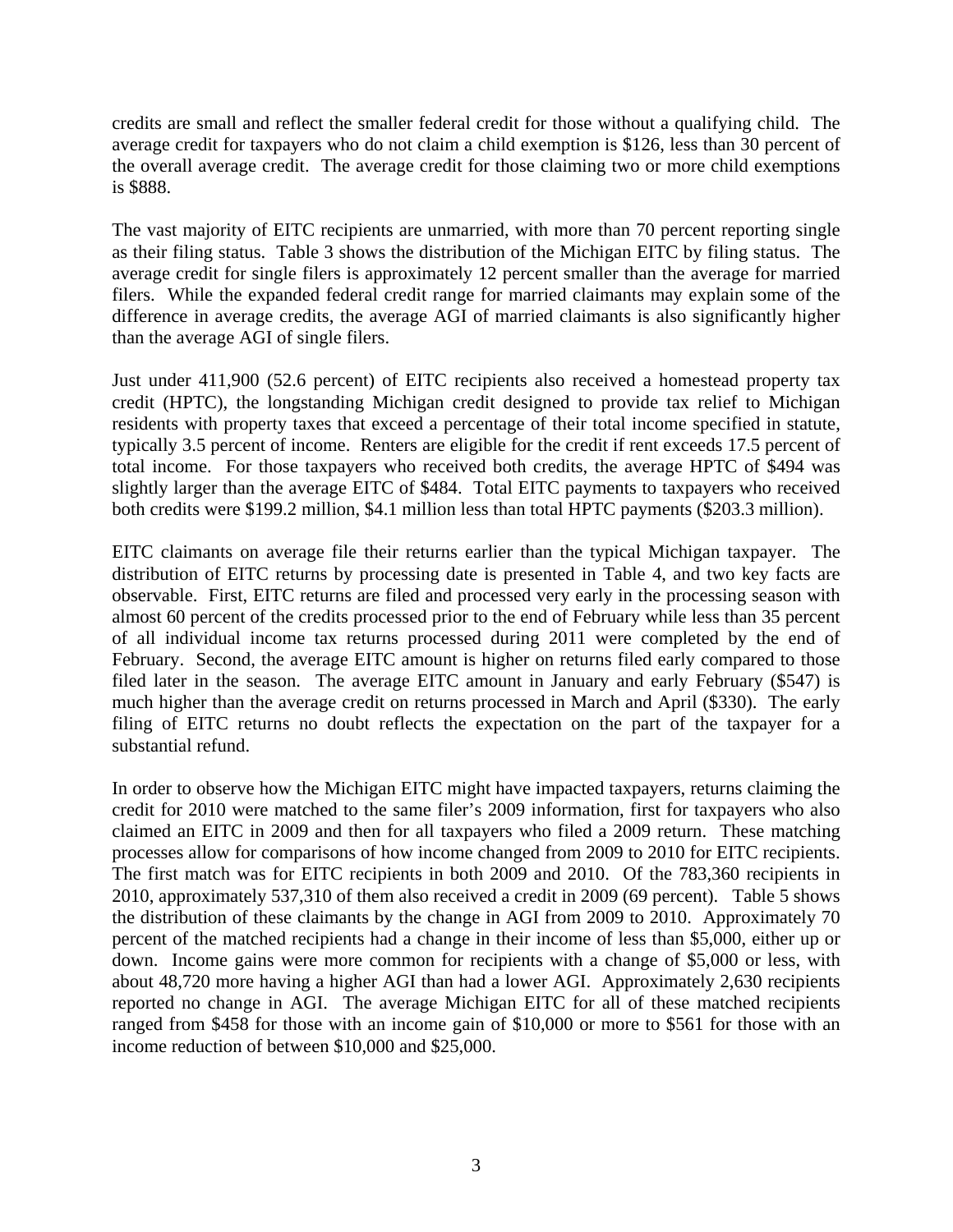Almost 87 percent (680,470 returns) of all 2010 EITC returns were matched with their 2009 return. This group will include all of the approximately 537,310 recipients who were matched above having claimed an EITC in both years. Undoubtedly some 2010 claimants, while not filing a 2009 income tax return, may have filed a Michigan homestead property tax or home heating credit. These credit-only filers were not included in the matching process. The income change from 2009 to 2010 is similar when those taxpayers who did not claim an EITC in 2009 are included, with 64 percent of all recipients reporting an income change between -\$5,000 and +\$5,000 (see Table 6). The additional returns with large income changes that did not claim an EITC in 2009 generally had large income declines from 2009 to 2010. The average credit generally rises with larger income gains, except for the group an income gain of more than \$10,000. Those recipients whose incomes grew by between \$5,000 and \$10,000 from 2009 to 2010 received credits for 2010 that averaged \$490. AGI rose for 53 percent of all EITC recipients that were matched for 2009 and 2010. Income fell for 315,630 of the matched EITC claimants in 2010, although the decline was less than \$5,000 for more than 193,200 of these claimants.

Of the approximately 246,000 EITC claimants for 2010 who did not claim an EITC for 2009, approximately 143,000 filed a 2009 Michigan income tax return. Approximately 10 percent of these filers (15,000) had a change of marital status. The most common change (10,700 returns) was from married to single. The relatively stable marital status of filers is consistent with the decline in national marriage and divorce rates during the national recession. Approximately 103,000 EITC claimants in 2010 did not file a 2009 Michigan income tax return.

There were also approximately 246,000 EITC claimants for the 2009 tax year who did not claim an EITC for tax year 2010. Of this total, approximately 157,000 filed an 2010 tax return without claiming an EITC and 89,000 did not file a 2010 return (some may have filed a credit-only return). For the 157,000 previous claimants who filed a 2010 return, 71 percent reported a higher income in 2010 that in 2009 with 38 percent, or more than 59,000, experiencing an income gain of \$10,000 or more. As income rises above \$16,450 for single filers or \$21,460 for joint filers the EITC is reduced, so income gains for some filers may make them no longer eligible for the EITC. Significant income gains may reflect a move from part-time to full-time employment or perhaps new employment for one spouse on a joint return.

There is very little change in marital status among the 157,000 who claimed an EITC in 2009 but not 2010. Less than 10 percent of these claimants reported a different marital status in 2010. However, the most common change was for claimants who were single in 2009 to file as a married taxpayer in 2010.

If you have questions on this report, please contact Scott Darragh at (517) 241-2148.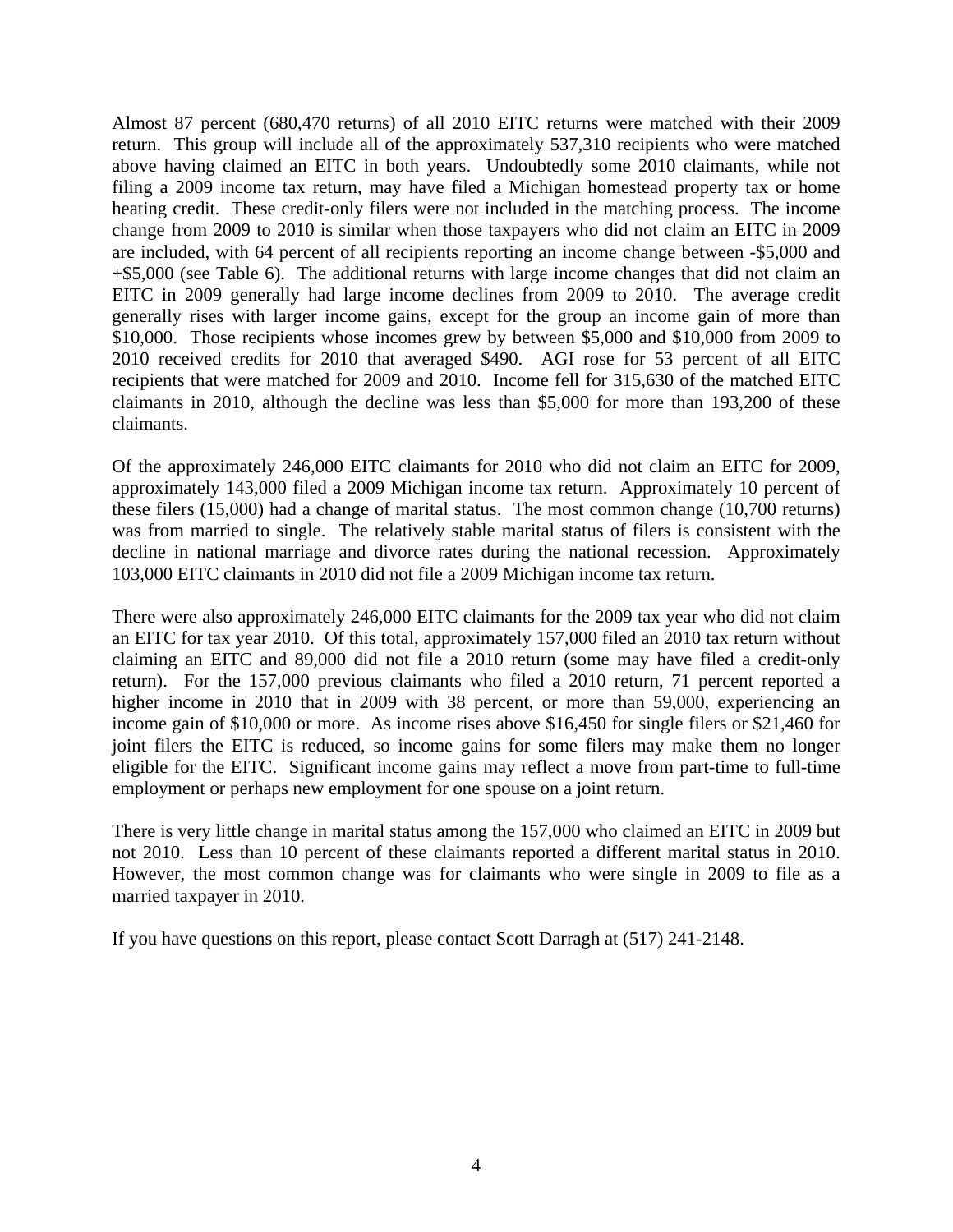**Chart 1 Federal EITC 2010 – Unmarried Filers** 

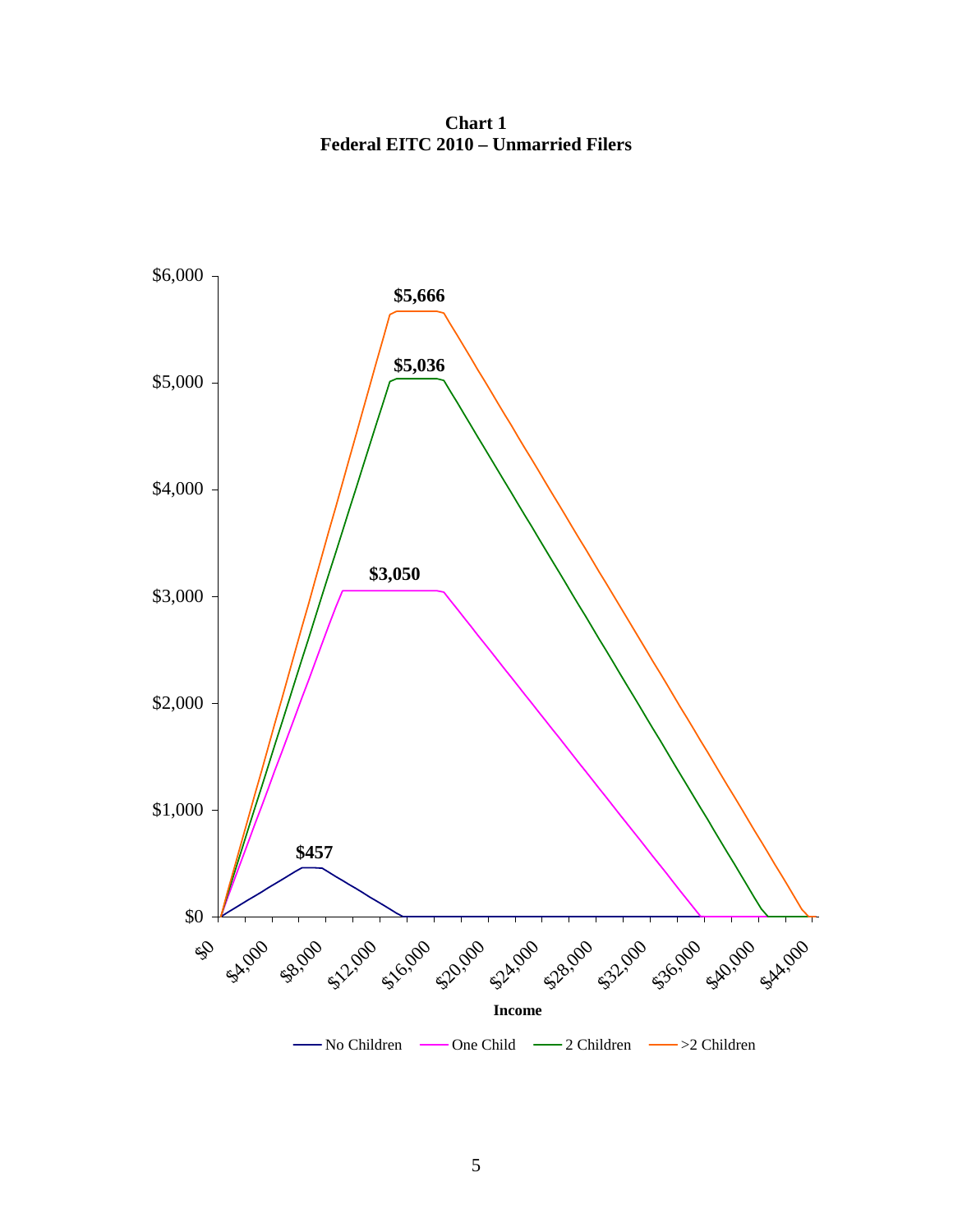**Chart 2 Federal EITC 2010 – Married Filing Jointly** 

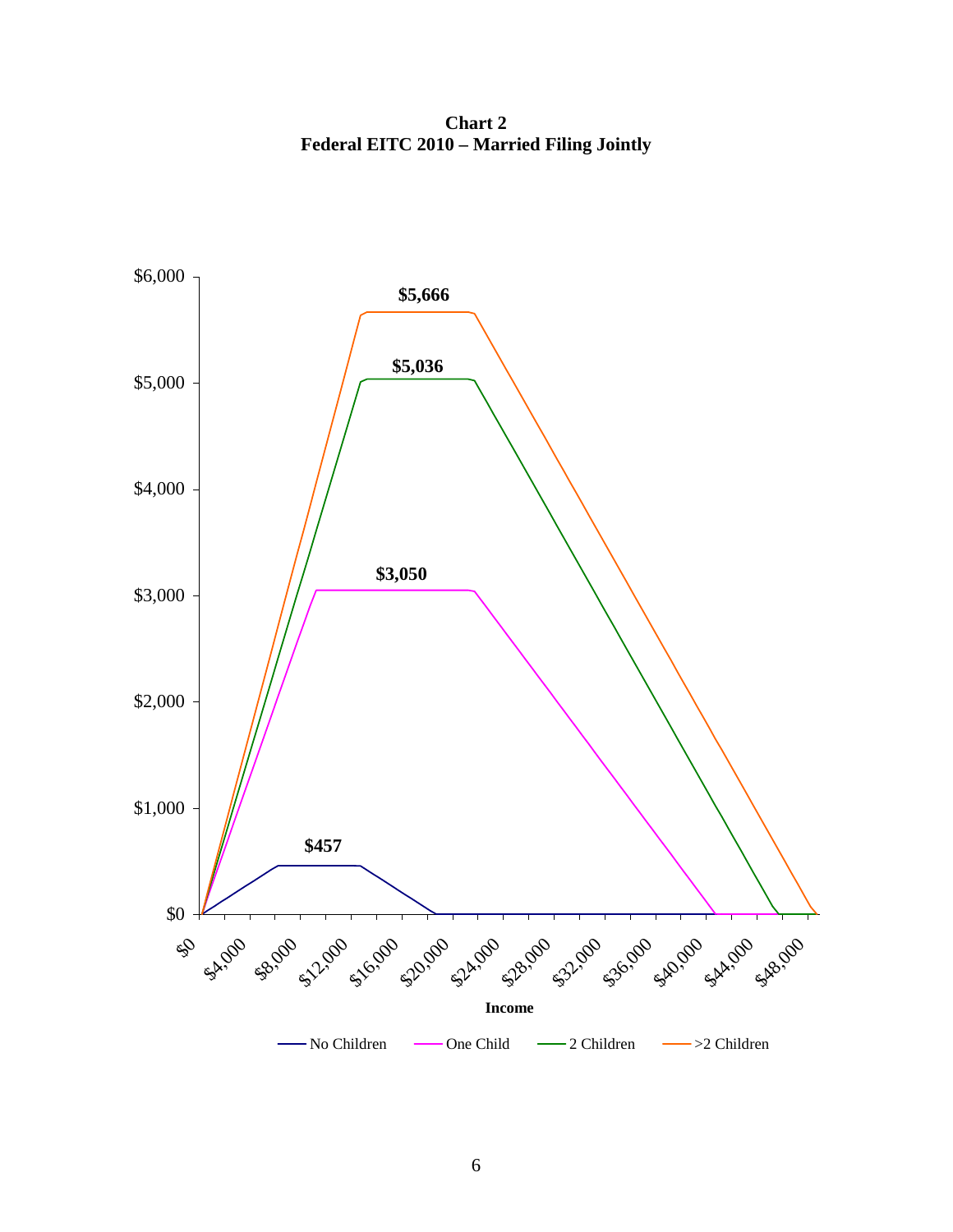#### **Table 1 EITC Recipients by AGI Tax Year 2010**

| <b>AGI</b> Range    | Count   | Average<br>AGI | Average<br><b>MI EITC</b> |
|---------------------|---------|----------------|---------------------------|
| Less than or $= $0$ | 6.840   | $-$ \$48.642   | \$227                     |
| $$1 - $5,000$       | 79,380  | \$2,829        | \$110                     |
| $$5,001 - $10,000$  | 145,540 | \$7,790        | \$317                     |
| $$10,001 - $15,000$ | 168,270 | \$12,341       | \$536                     |
| $$15,001 - $20,000$ | 103,530 | \$17,356       | \$706                     |
| $$20,001 - $25,000$ | 84.410  | \$22,447       | \$637                     |
| $$25,001 - $30,000$ | 71,650  | \$27.438       | \$491                     |
| More than \$30,000  | 123,750 | \$36,265       | \$260                     |
| <b>Total</b>        | 783.370 | \$16.911       | \$435                     |

Note: Counts are rounded to the nearest 10.

#### **Table 2 EITC Recipients by Number of Child Exemptions Claimed Tax Year 2010**

| <b>Number</b><br>of Child<br><b>Exemptions</b><br><b>Reported</b> | Count   | Average<br><b>AGI</b> | Average<br><b>MI EITC</b> |
|-------------------------------------------------------------------|---------|-----------------------|---------------------------|
| 0                                                                 | 235,450 | \$9,571               | \$126                     |
| 1                                                                 | 258,230 | \$18,217              | \$441                     |
| 2                                                                 | 187,520 | \$20,922              | \$657                     |
| 3                                                                 | 76,040  | \$22,719              | \$734                     |
| 4 or more                                                         | 26,120  | \$24,448              | \$701                     |
| <b>Total</b>                                                      | 783,360 | \$16,911              | \$435                     |

Note: Counts are rounded to the nearest 10.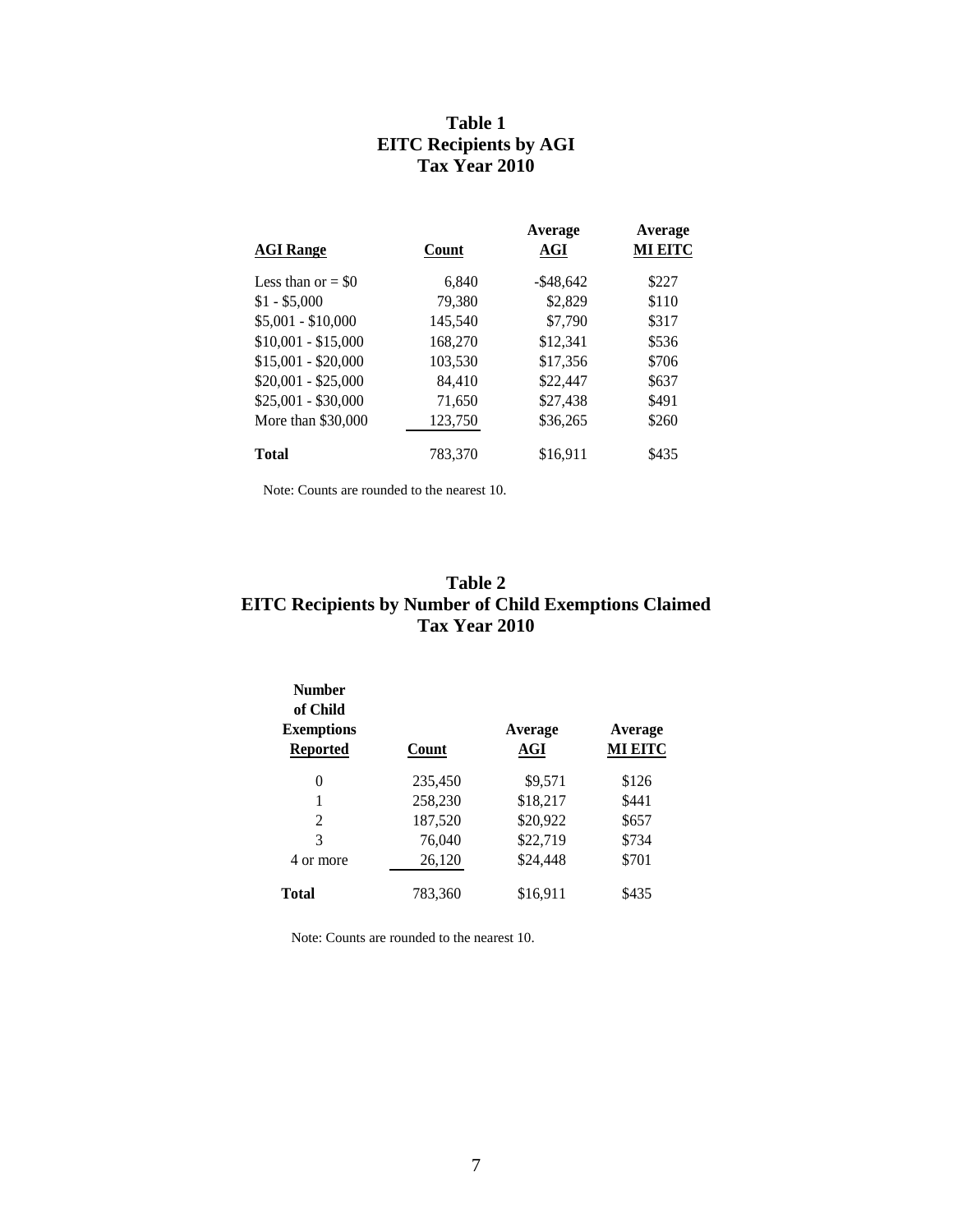#### **Table 3 EITC Recipients by Filing Status Tax Year 2010**

| <b>Filing Status</b>    | <b>Count</b> | Average<br>AGI | Average<br><b>MI EITC</b> |
|-------------------------|--------------|----------------|---------------------------|
| No status reported      | 230          | \$15,614       | \$270                     |
| Single                  | 568,540      | \$14,542       | \$420                     |
| Married filing joint    | 213,880      | \$23,195       | \$476                     |
| Married filing separate | 710          | \$21,132       | \$420                     |
| <b>Total</b>            | 783,360      | \$16,911       | \$435                     |

Note: Counts are rounded to the nearest 10.

#### **Table 4 EITC Recipients by Processing Date Tax Year 2010**

| <b>Return</b>     | Percent of   | Percent of   | Average        |
|-------------------|--------------|--------------|----------------|
| <b>Processed</b>  | <b>Total</b> | <b>Total</b> | <b>MI EITC</b> |
| January           | 14.9%        | 14.9%        | \$612          |
| Feb. 1 - Feb. 14  | 28.5%        | 43.4%        | \$499          |
| Feb. 15 - Feb. 28 | 15.8%        | 59.2%        | \$419          |
| March             | 19.9%        | 79.1%        | \$366          |
| April             | 13.3%        | 92.4%        | \$275          |
| After April       | 7.6%         | 100.0%       | \$353          |
| Total             | 100.0%       |              | \$436          |